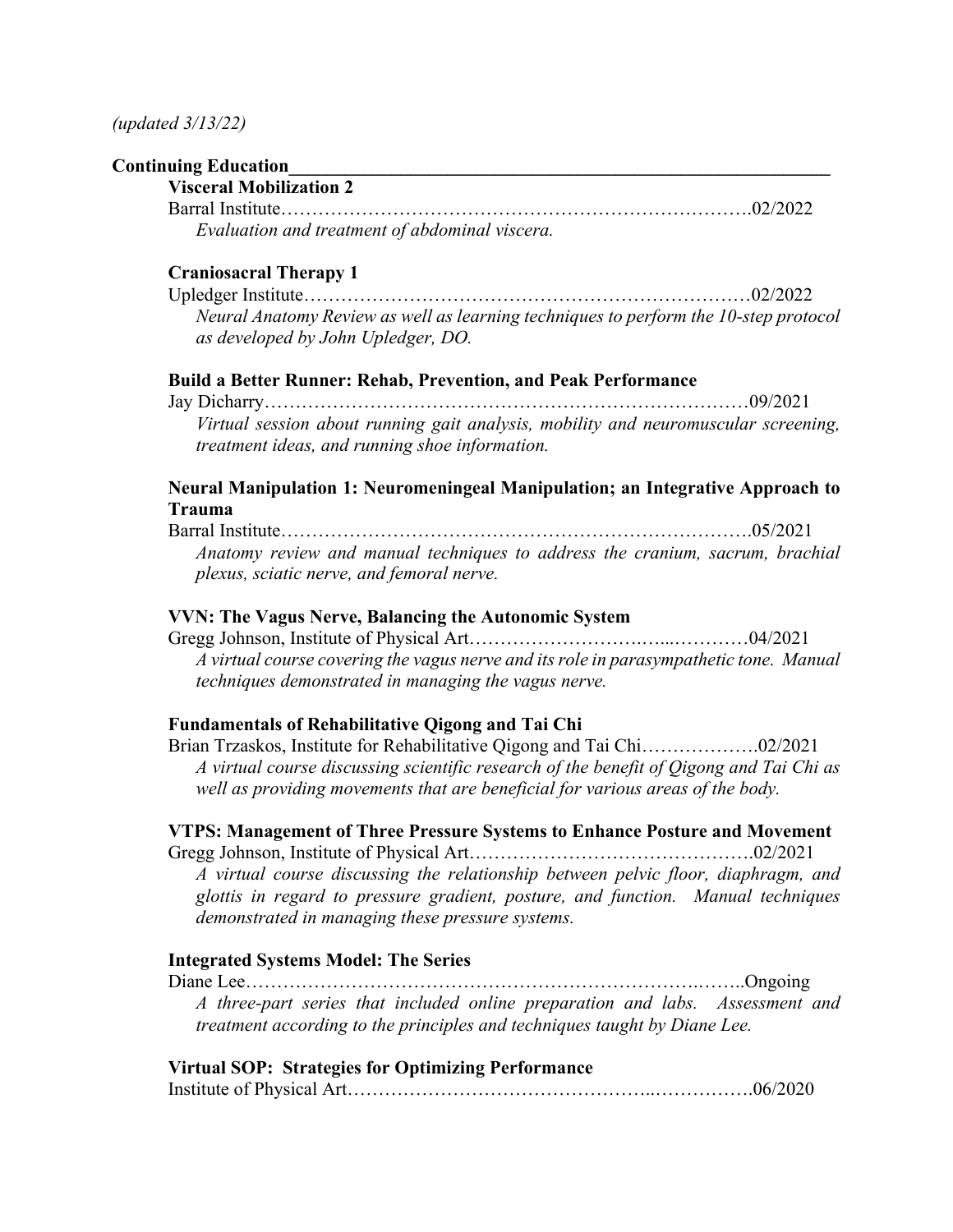*Online course discussing CoreFirst strategy principles and applying them to the athletic population. Online lecture with exercise labs.*

#### **Visceral Mobilization 1: The Abdomen**

Barral Institute……………………………………………………………….…01/2020 *Palpation and mobilization of visceral organ of the gastrointestinal system.*

#### **Pain: From Biology to Behavior Change**

Dr. Lorimer Moseley ……………………………………………………..……09/2019 *Dr. Moseley presented a 2-day lecture discussing his latest research in pain science.* 

## **Gait**

Institute of Physical Art…………………………………………….………..…10/2017 *Evaluate and treat gait according to the IPA philosophies and principles.*

#### **FMUQ: Functional Mobilization Upper Quarter**

Institute of Physical Art……………………………………………….10/2016, 4/2018 *Evaluate and treat thoracic cage, cervical spine, and shoulder dysfunctions using IPA philosophies and principles.*

#### **VFM: Visceral Functional Mobilization**

Institute of Physical Art………………………………………………..……….06/2016 *Evaluate for indications of pain and dysfunction related to the viscera. Mobilizing organs of the digestive system as well as gender specific organs.*

## **FMLQ: Functional Mobilization Lower Quarter**

Institute of Physical Art……………………………………………….6/2015, 10/2017 *Apply IPA principles of functional mobilization to the lumbar spine, pelvis, and leg to evaluate and treat movement dysfunctions.*

#### **Foundations of Manual Therapy**

Crunkeyser, LLC……………………………………………………..….02/2015, 2018 *Evaluate and diagnose movement dysfunctions in the lumbo-pelvic girdle, thorax, and cervical spine by clinical reasoning using subjective data, palpation, and tests.* 

### **PNF 1: Proprioceptive Neuromuscular Facilitation**

Institute of Physical Art………………………………..….….11/2014, 3/2017, 3/2018 *Evaluate and treat mechanical, neuromuscular, and motor control deficits by implementing PNF principles and techniques. Student and lab assistant.*

#### **FM II: Functional Mobilization II**

Institute of Physical Art……………………………………......3/2012, 5/2017, 2/2018 *Soft tissue and joint mobilization techniques incorporating active and passive associated functional movements by the patient. Student and lab assistant.*